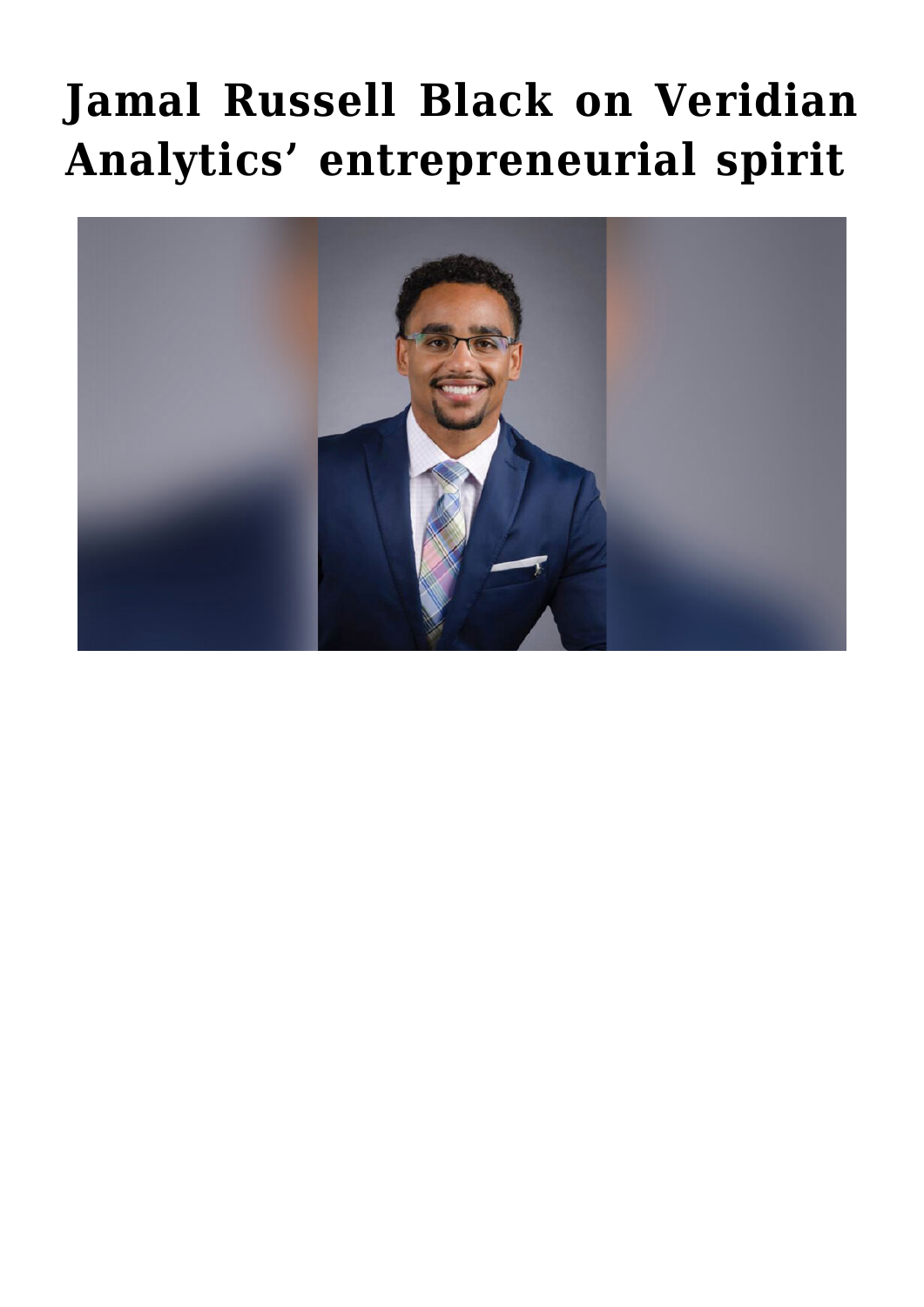

## **Longtime friends and GPS classmates innovate data driven solutions for a sustainable future as they launch a global consulting service**

By Rachel Hommel | GPS News

Meeting in summer math camp at the UC San Diego School of Global Policy and Strategy (GPS) has its perks. Becoming instantaneous friends and soon to be business partners, the love of data ran deep in the founding members, which includes co-founders Arjun Baragi '16, Jamal Russell Black '16 and Ryan Engler  $'16.$ 

"We really have GPS to thank for bringing us together, not only educationally but helping us get to where we are now," said Russell Black.

Setting the plan in motion during their second year in the [Master of International](https://gps.ucsd.edu/academics/mia.html) [Affairs](https://gps.ucsd.edu/academics/mia.html) program at the school, [Veridian Analytics](https://www.veridian-analytics.com/) officially launched in October 2017. The company specializes in combining the power of data with qualitative research in the fields of economics, social and environmental sustainability.

"When I entered the work world, I expected it to be a scary thing and for people to be so much more advanced than me," said Russell Black. "The opposite was true. GPS prepared us extremely well from both a quantitative and qualitative dimension."

Working together, traveling together and even living together has proved a successful model in their entrepreneurial approach. While the founding members all had a data background thanks to classwork, they each came from a unique angle — from Baragi as a U.S. army veteran to Engler's background in finance —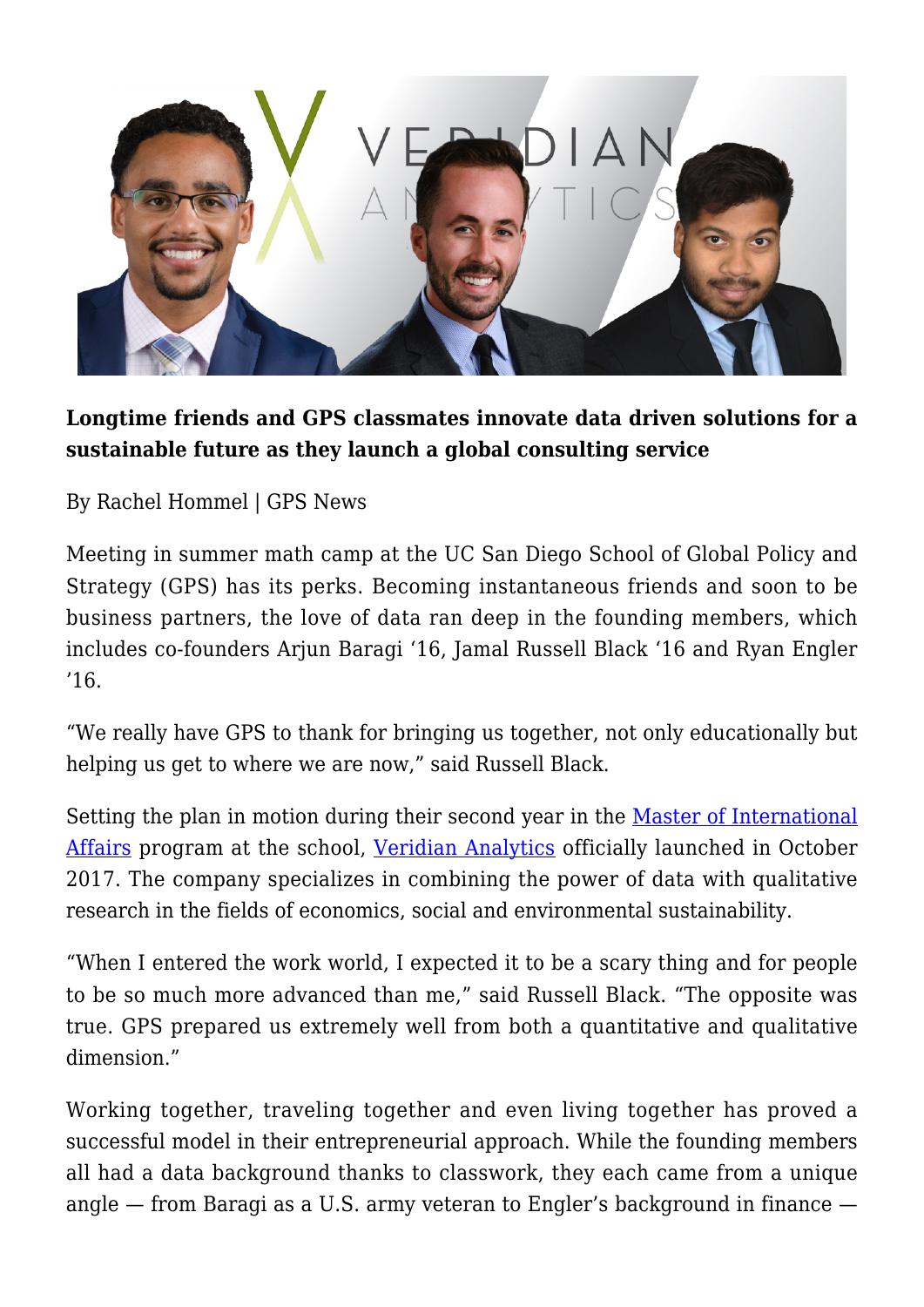assisting greatly in client interaction.

"Thanks to our unique backgrounds, we have been able to approach our diverse clients from a multitude of angles," said Russell Black. "You learn at GPS that you miss the mark if you don't look at the interrelated issues, the overlap is key."

Building their network has proven easy. They've been in contact with other alumni from around the world, including Austria and Ecuador, all which have played a large role in the early success of Veridian Analytics. In fact, current clients include fellow alumna Courtney Muro '16 of Mona Monet Fashion.

The company's name is a mix between the Latin words viridian (green), veritas (truth) and meridian (balanced, unbiased). These three principles comprise their mission and philosophy, which includes looking at the identification, execution and evaluation of sustainable practices and business models. While the company's areas of practice may change, they stay true to the interdisciplinary nature of GPS when creating targeted marketing for each client.

"My time at GPS really gave me the confidence to start a company and take a risk," said Russell Black. "We wanted the freedom to take the company in our own direction. We really believe in the product."

When asked what classes proved the most beneficial in building the company structure, Russell Black cites the quantitative methods series, as well as international law and regulation in building a global business.

"I don't think we would be able to do the level or quality of work we are doing without those courses," said Russell Black. "We have a niche market that is very fruitful thanks to the level of technical training."

Currently a member of the [GPS Alumni Board,](https://gps.ucsd.edu/alumni-giving/alumni-board.html) Russell Black encourages current and past students to view the world from a data-driven approach. Having himself turned down attending other top-tier international studies schools, in both England and the East Coast, Russell Black believes in the GPS model and will be eager to hire interns in the future.

"I have confidence in not only the staff and faculty but also the students they are admitting," said Russell Black. "All of my fellow classmates went on to do great things. When I talk to alumni around Washington, D.C. and New York, I've never